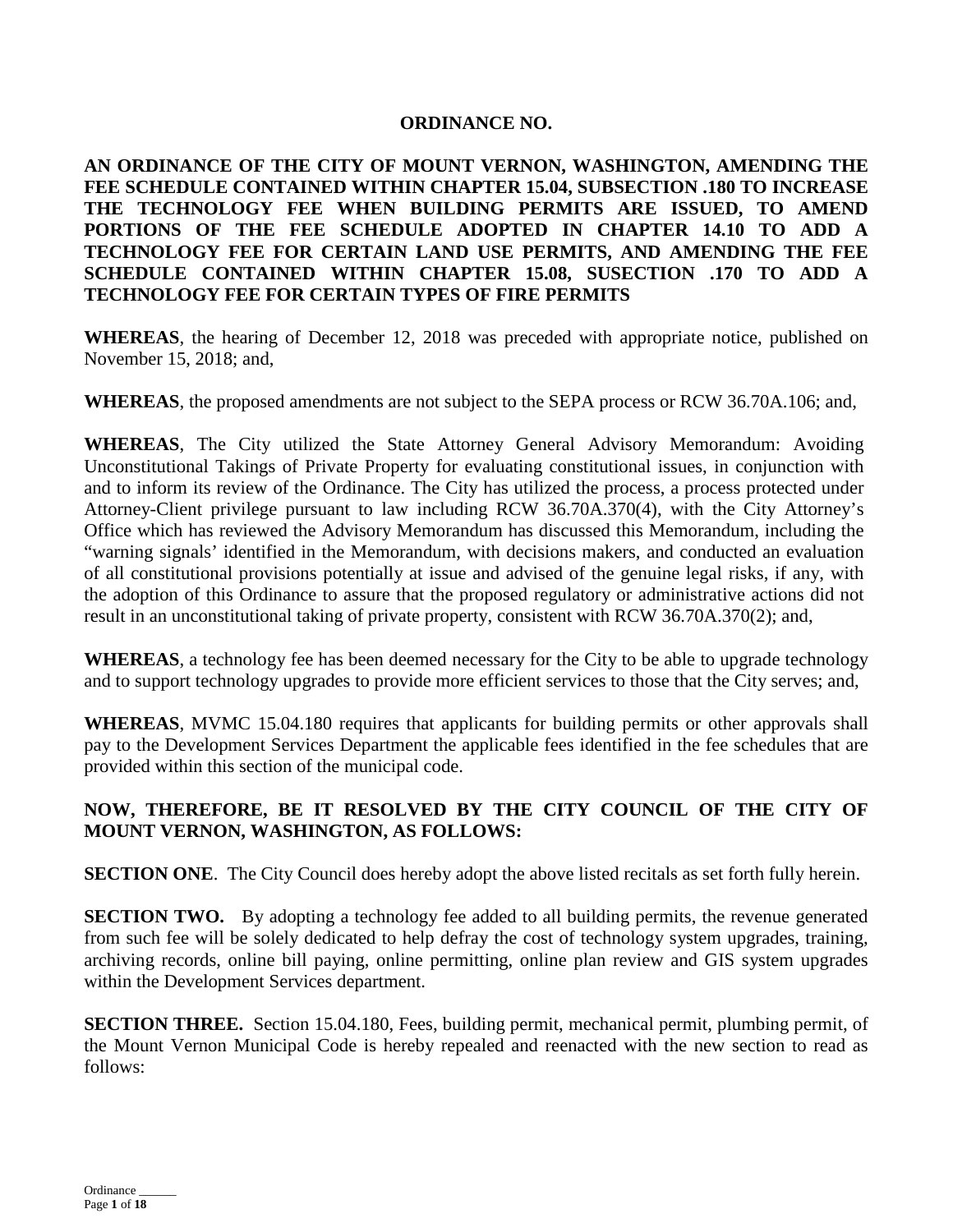### **15.04.180 Fees, building permit, mechanical permit, plumbing permit and plan check fees.**

A. General. Fees shall be assessed in accordance with the provisions of this section.

B. Building Permit Fees. The fee for each permit shall be outlined below in Tables 15.04.180(A), (B) and (C); provided, that the city council may amend such Table 15.04.180(A) by appropriate resolution. The determination of value or valuation under any of the provisions of this code shall be made by the building official. The value to be used in computing the building permit and building plan review fees shall be the total value of all construction work for which the permit is issued, as well as all finish work, painting, roofing, electrical, plumbing, heating, air conditioning, elevators, fire-extinguishing systems, and any other permanent equipment.

| <b>TOTAL</b><br><b>VALUATION</b>  | <b>FEE</b>                                                                                                                                    |
|-----------------------------------|-----------------------------------------------------------------------------------------------------------------------------------------------|
| \$1.00 to \$500.00                | \$23.50                                                                                                                                       |
| \$501.00 to<br>\$2,000.00         | \$23.50 for the first \$500.00 plus \$3.05 for<br>each additional \$100.00, or fraction thereof, to<br>and including \$2,000.00               |
| \$2,001.00 to<br>\$25,000.00      | \$69.25 for the first \$2,000.00 plus \$14.00 for<br>each additional \$1,000.00, or fraction thereof,<br>to and including $$25,000.00$        |
| \$25,001.00 to<br>\$50,000.00     | \$391.75 for the first \$25,000.00 plus \$10.10<br>for each additional \$1,000.00, or fraction<br>thereof, to and including \$50,000.00       |
| \$50,001.00 to<br>\$100,000.00    | \$643.75 for the first \$50,000.00 plus \$7.00 for<br>each additional \$1,000.00, or fraction thereof,<br>to and including $$100,000.00$      |
| \$100,001.00 to<br>\$500,000.00   | \$993.75 for the first \$100,000.00 plus \$5.60<br>for each additional \$1,000.00, or fraction<br>thereof, to and including \$500,000.00      |
| \$500,001.00 to<br>\$1,000,000.00 | \$3,233.75 for the first \$500,000.00 plus \$4.75<br>for each additional \$1,000.00, or fraction<br>thereof, to and including $$1,000,000.00$ |
| \$1,000,001.00 and<br>up          | \$5,608.75 for the first \$1,000,000.00 plus<br>\$3.65 for each additional \$1,000.00, or<br>fraction thereof.                                |

### **TABLE 15.04.180(A) – BUILDING PERMIT FEES**

#### **Other Inspections and Fees**

| 1. Inspections outside normal business hours<br>(minimum charge – two hours)                  | \$75.00 per hour* |
|-----------------------------------------------------------------------------------------------|-------------------|
| 2. Reinspection fees                                                                          | \$75.00 per hour* |
| 3. Inspections for which no fee is specifically<br>indicated (minimum charge – one-half hour) | \$75.00 per hour* |
| 4. Additional plan review required by changes,<br>additions or revisions to plans             | \$75.00 per hour* |
| 5. For use of outside consultants for plan<br>checking and inspections, or both               | Actual Costs**    |
| 6. Fence permit fee                                                                           | \$15.00           |
| 7. Temporary certificate of occupancy                                                         |                   |
| First temporary certificate of occupancy                                                      | \$100.00          |
| Additional renewals each                                                                      | \$250.00          |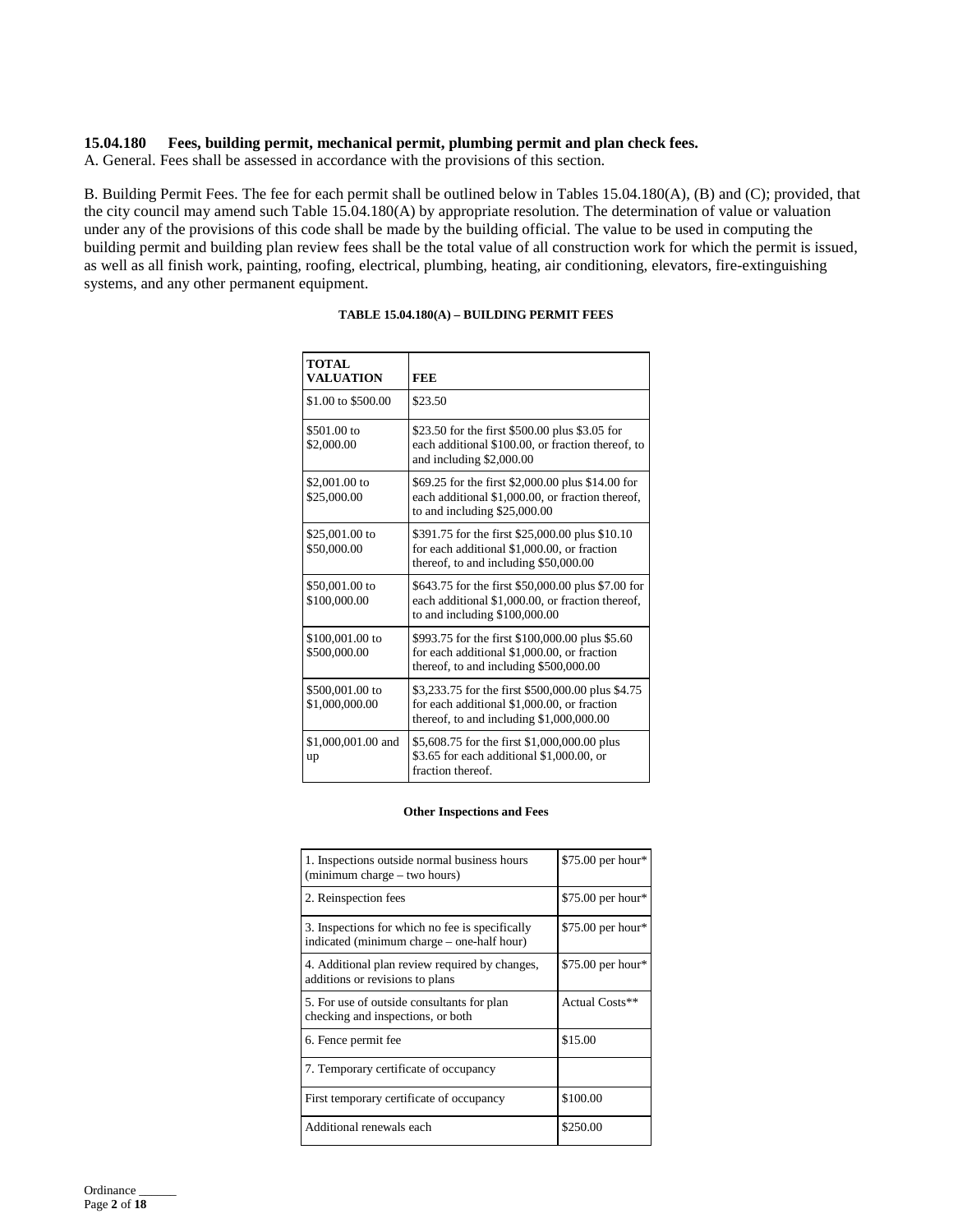|--|

\*Or the total hourly cost to the jurisdiction, whichever is greatest. This cost shall include supervision, overhead, equipment, hourly wages and fringe benefits of the employees involved.

\*\*Actual costs include administrative and overhead costs.

| <b>Permit Issuance and Heaters</b>                                                                                                                                                                                                                                                          |         |  |
|---------------------------------------------------------------------------------------------------------------------------------------------------------------------------------------------------------------------------------------------------------------------------------------------|---------|--|
| 1. For the issuance of each<br>mechanical permit                                                                                                                                                                                                                                            | \$25.00 |  |
| 2. For issuing each supplemental<br>permit for which the original<br>permit has not expired, been<br>canceled or finaled                                                                                                                                                                    | \$6.50  |  |
| <b>Unit Fee Schedule</b>                                                                                                                                                                                                                                                                    |         |  |
| (Note: The following do not include permit-issuing fee.)                                                                                                                                                                                                                                    |         |  |
| 1. Furnaces                                                                                                                                                                                                                                                                                 |         |  |
| For the installation or relocation<br>of each forced-air or gravity-type<br>furnace or burner, including<br>ducts and vents attached to such<br>appliance, up to and including<br>100,000 Btu/h (29.3 kW)                                                                                   | \$25.00 |  |
| For the installation or relocation<br>of each forced-air or gravity-type<br>furnace or burner, including<br>ducts and vents attached to such<br>appliance over 100,000 Btu/h<br>$(29.3 \text{ kW})$                                                                                         | \$40.00 |  |
| For the installation or relocation<br>of each floor furnace, including<br>vent                                                                                                                                                                                                              | \$25.00 |  |
| For the installation or relocation<br>of each suspended heater,<br>recessed wall heater or floor-<br>mounted unit heater                                                                                                                                                                    | \$25.00 |  |
| 2. Appliance Vents                                                                                                                                                                                                                                                                          |         |  |
| For the installation, relocation or<br>replacement of each appliance<br>vent installed and not included in<br>an appliance permit                                                                                                                                                           | \$15.00 |  |
| 3. Repairs or Additions                                                                                                                                                                                                                                                                     |         |  |
| For the repair of, alteration of, or<br>addition to each heating<br>appliance, refrigeration unit,<br>cooling unit, absorption unit, or<br>each heating, cooling, absorption<br>or evaporative cooling system,<br>including installation of controls<br>regulated by the mechanical<br>code | \$15.00 |  |

### **TABLE 15.04.180(B) – MECHANICAL PERMIT FEES**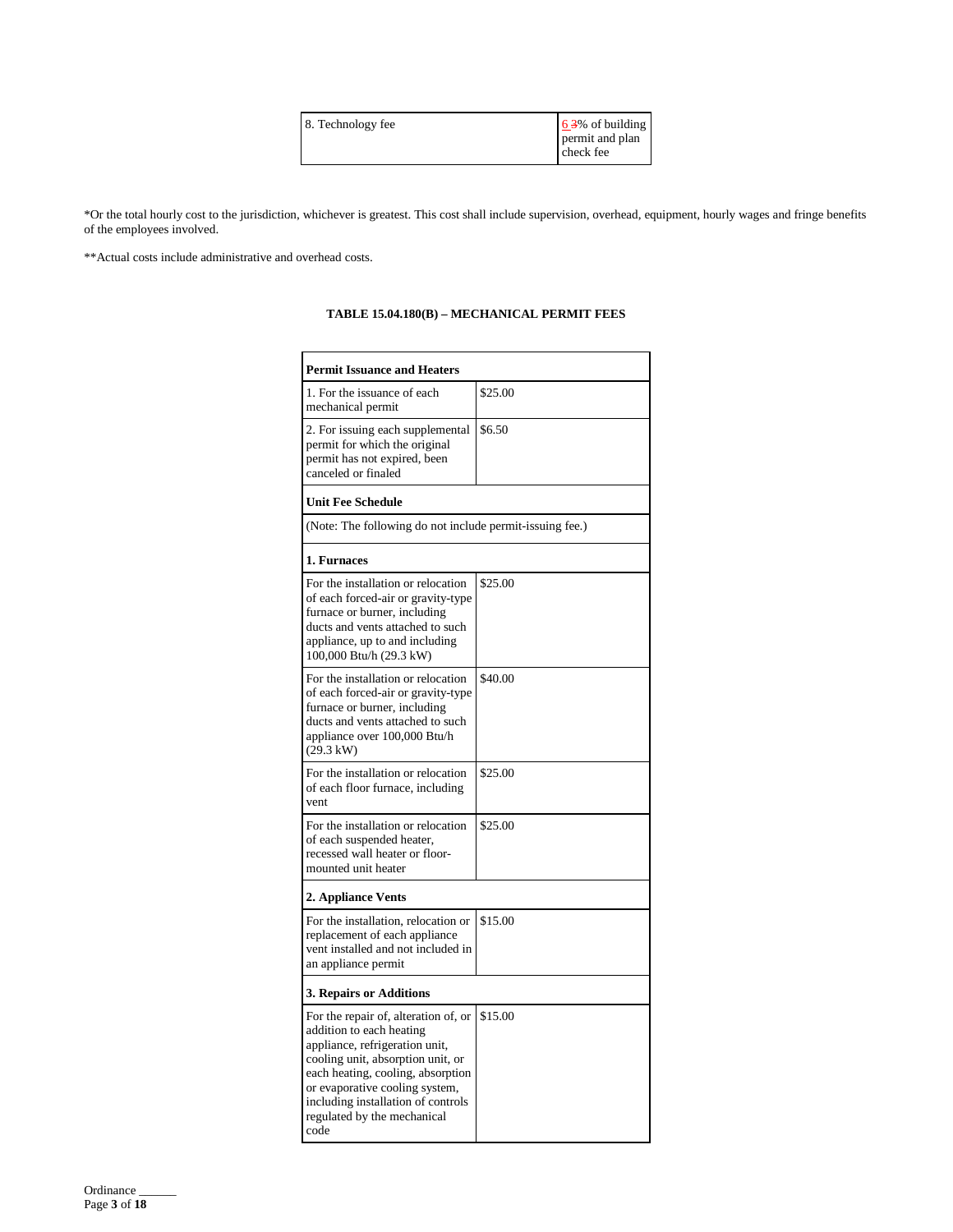| 4. Boilers, Compressors and Absorption Systems                                                                                                                                                                                                                                        |           |  |
|---------------------------------------------------------------------------------------------------------------------------------------------------------------------------------------------------------------------------------------------------------------------------------------|-----------|--|
| For the installation or relocation<br>of each boiler or compressor to<br>and including three horsepower<br>$(10.6 \text{ kW})$ , or each absorption<br>system to and including 100,000<br>Btu/h (29.3 kW)                                                                             | \$25.00   |  |
| For the installation or relocation<br>of each boiler or compressor<br>over three horsepower (10.6 kW)<br>to and including 15 horsepower<br>$(52.7 \text{ kW})$ , or each absorption<br>system over 100,000 Btu/h (29.3)<br>kW) to and including 500,000<br>Btu/h (146.6 kW)           | \$40.00   |  |
| For the installation or relocation<br>of each boiler or compressor<br>over 15 horsepower (52.7 kW) to<br>and including 30 horsepower<br>$(105.5 \text{ kW})$ , or each absorption<br>system over 500,000 Btu/h<br>$(146.6 \text{ kW})$ to and including<br>1,000,000 Btu/h (293.1 kW) | \$52.00   |  |
| For the installation or relocation<br>of each boiler or compressor<br>over 30 horsepower (105.5 kW)<br>to and including 50 horsepower<br>(176 kW), or each absorption<br>system over 1,000,000 Btu/h<br>$(293.1 \text{ kW})$ to and including<br>1,750,000 Btu/h (512.9 kW)           | \$70.00   |  |
| For the installation or relocation<br>of each boiler or compressor<br>over 50 horsepower (176 kW),<br>or each absorption system over<br>1,750,000 Btu/h (512.9 kW)                                                                                                                    | \$100.00  |  |
| <b>5. Air Handlers</b>                                                                                                                                                                                                                                                                |           |  |
| For each air-handling unit to and<br>including 10,000 cubic feet per<br>minute (cfm) $(4,719$ L/s),<br>including ducts attached thereto                                                                                                                                               | \$15.00   |  |
| Note: This fee does not apply to an air-handling unit which is a<br>portion of a factory-assembled appliance, cooling unit, evaporative<br>cooler or absorption unit for which a permit is required elsewhere in<br>the mechanical code.                                              |           |  |
| For each air-handling unit over<br>10,000 cfm $(4,719 \text{ L/s})$                                                                                                                                                                                                                   | \$20.00   |  |
| <b>6. Evaporative Coolers</b>                                                                                                                                                                                                                                                         |           |  |
| For each evaporative cooler<br>other than portable type                                                                                                                                                                                                                               | \$15.00   |  |
| <b>7. Ventilation and Exhaust</b>                                                                                                                                                                                                                                                     |           |  |
| For each ventilation fan<br>connected to a single duct                                                                                                                                                                                                                                | \$15.00   |  |
| For each ventilation system<br>which is not a portion of any<br>heating or air-conditioning<br>system authorized by a permit                                                                                                                                                          | \$15.00   |  |
| For the installation of each hood<br>which is served by mechanical<br>exhaust, including the ducts for<br>such hood. Type I/II commercial<br>hoods                                                                                                                                    | \$25/\$50 |  |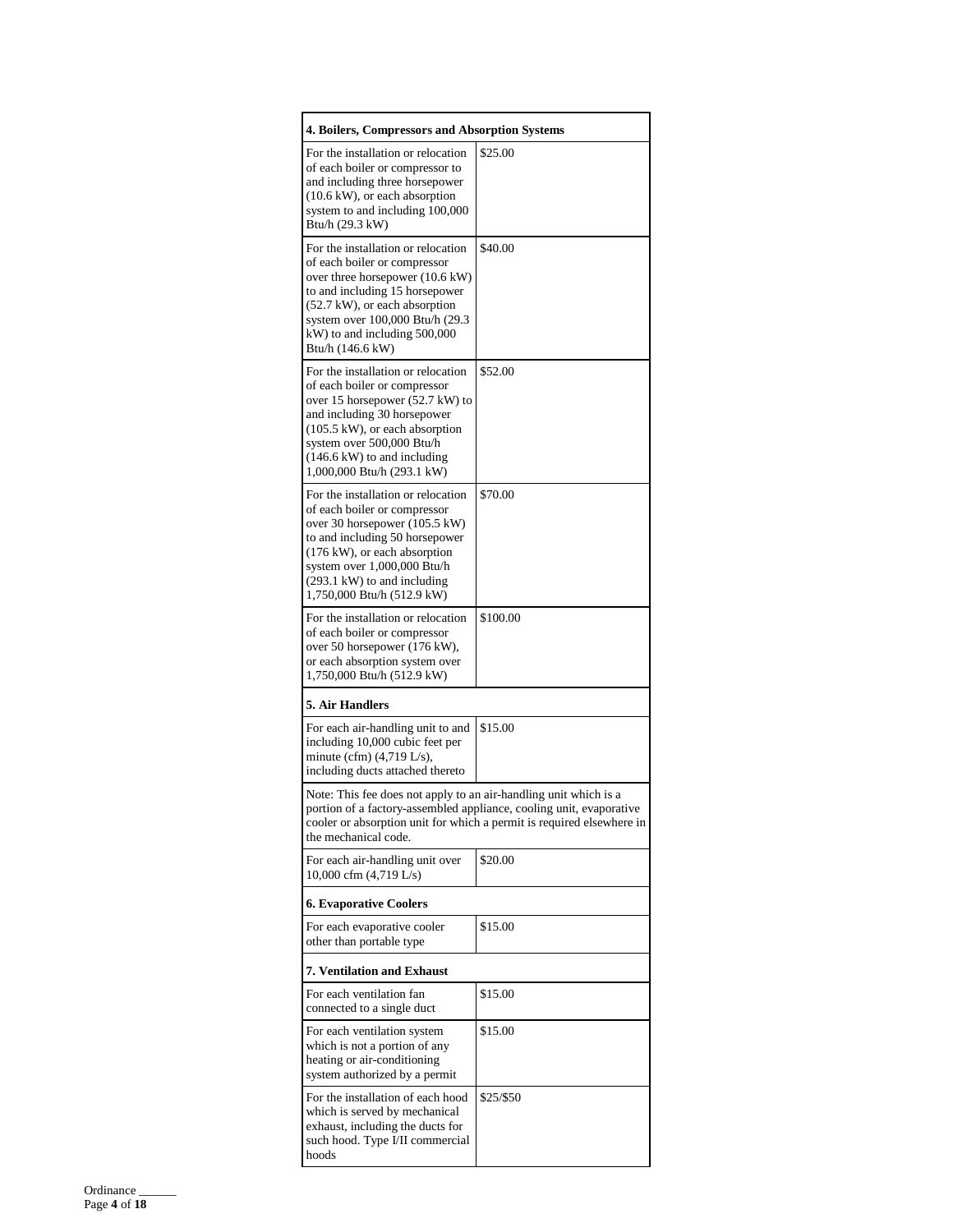| 8. Incinerators                                                                                                                                                                          |         |
|------------------------------------------------------------------------------------------------------------------------------------------------------------------------------------------|---------|
| For the installation or relocation<br>of each domestic-type<br>incinerator                                                                                                               | \$25.00 |
| For the installation or relocation<br>of each commercial or industrial-<br>type incinerator                                                                                              | \$80.00 |
| 9. Miscellaneous                                                                                                                                                                         |         |
| For each appliance or piece of<br>equipment regulated by the<br>mechanical code but not classed<br>in other appliance categories, or<br>for which no other fee is listed in<br>the table | \$15.00 |
| 10. Gas-Piping System                                                                                                                                                                    |         |
| For each gas-piping system one<br>to five outlets                                                                                                                                        | \$10.00 |
| For each gas-piping system of<br>five or more outlets, per outlet                                                                                                                        | \$2.00  |

#### **Other Inspections and Fees**

| 1. Inspection outside of normal business hours, per<br>hour (minimum charge – two hours)                                                                                            | $$75.00*$ |
|-------------------------------------------------------------------------------------------------------------------------------------------------------------------------------------|-----------|
| 2. Reinspection fees                                                                                                                                                                | $$75.00*$ |
| 3. Inspections for which no fee is specifically<br>indicated, per hour (minimum charge - one-half hour)                                                                             | $$75.00*$ |
| 4. Additional plan review required by changes,<br>additions or revisions to plans or to plans for which an<br>initial review has been completed (minimum charge –<br>one-half hour) | $$75.00*$ |

\*Or the total hourly cost to the jurisdiction, whichever is the greatest. This cost shall include supervision, overhead, equipment, hourly wages and fringe benefits of the employees involved.

## **TABLE 15.04.180(C) – PLUMBING PERMIT FEES**

| <b>Permit Issuance</b>                                                                                                                              | Fee     |
|-----------------------------------------------------------------------------------------------------------------------------------------------------|---------|
| 1. For issuing each permit                                                                                                                          | \$25.00 |
| 2. For issuing each supplemental permit                                                                                                             | \$10.00 |
| <b>Unit Fee Schedule</b> (in addition to items 1 and 2 above)                                                                                       |         |
| 1. For each plumbing fixture on one trap or a set of<br>fixtures on one trap (including water, drainage piping<br>and backflow protection therefor) | \$10.00 |
| 2. For each building sewer and each trailer park sewer                                                                                              | \$15.00 |
| 3. Rainwater systems – per drain (inside building)                                                                                                  | \$10.00 |
| 4. For each cesspool (where permitted)                                                                                                              | \$25.00 |
| 5. For each private sewage disposal system                                                                                                          | \$40.00 |
| 6. For each water heater and/or vent                                                                                                                | \$10.00 |
| 7. For each gas-piping system of one to five outlets                                                                                                | \$10.00 |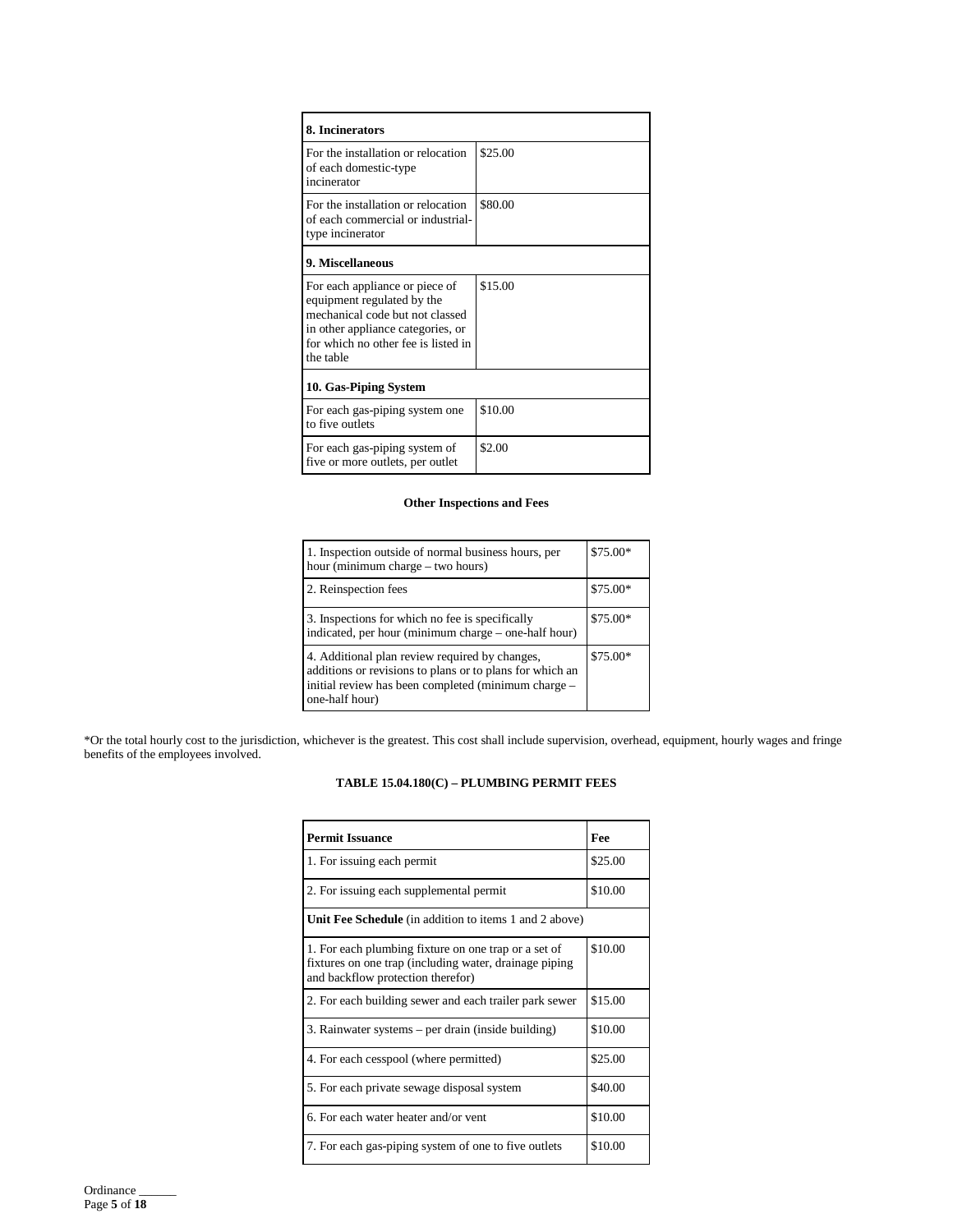| <b>Permit Issuance</b>                                                                                                                                        | Fee     |
|---------------------------------------------------------------------------------------------------------------------------------------------------------------|---------|
| 8. For each additional gas-piping system outlet, per<br>outlet                                                                                                | \$2.00  |
| 9. For each industrial waste pretreatment interceptor<br>including its trap and vent, except kitchen-type grease<br>interceptors functioning as fixture traps | \$10.00 |
| 10. For each installation, alteration or repair of water<br>piping and/or water treating equipment, each                                                      | \$10.00 |
| 11. For each repair or alteration of drainage or vent<br>piping, each fixture                                                                                 | \$10.00 |
| 12. For each lawn sprinkler system on any one meter<br>including backflow protection devices therefor                                                         | \$10.00 |
| 13. For each backflow protective device other than atmospheric<br>type vacuum breakers:                                                                       |         |
| Two-inch (51 mm) diameter and smaller                                                                                                                         | \$10.00 |
| Over two-inch (51 mm) diameter                                                                                                                                | \$15.00 |
| 14. For each gray water system                                                                                                                                | \$40.00 |
| 15. For initial installation and testing for a reclaimed<br>water system                                                                                      | \$30.00 |
| 16. For each annual cross-connection testing of a<br>reclaimed water system (excluding initial test)                                                          | \$30.00 |
| 17. For each medical gas-piping system serving one to<br>five inlet(s)/outlet(s) for a specific gas                                                           | \$60.00 |
| 18. For each additional medical gas inlet(s)/outlet(s)                                                                                                        | \$5.00  |

#### **Other Inspections and Fees**

| 1. Inspections outside of normal business hours                                                                                  | \$75.00*  |
|----------------------------------------------------------------------------------------------------------------------------------|-----------|
| 2. Reinspection fee                                                                                                              | \$75.00*  |
| 3. Inspections for which no fee is specifically indicated                                                                        | \$75.00*  |
| 4. Additional plan review required by changes,<br>additions or revisions to approved plans (minimum<br>$charge - one-half hour)$ | $$75.00*$ |

\*Per hour for each hour worked or the total hourly cost to the jurisdiction, whichever is greater. This cost shall include supervision, overhead, equipment, hourly wages and fringe benefits of all the employees involved.

C. Plan Review Fees. With respect to plans submitted for plan review in connection with an application for a building permit, the applicant shall be responsible for the payment of a plan review fee. Such fee shall be due and payable regardless of whether a building permit is issued.

D. Building Permit Fees and Plan Review Fees. When submittal documents are required by IBC Section 106.3.2, a plan review fee shall be paid at the time the permit application is submitted. Such plan review fee shall be 65 percent of the building permit fee for commercial, industrial, mixed use and multifamily residences with three or more units. Single-family residences and duplexes plan review fee would be \$100.00 at permit application submittal. A flat fee of \$25.00 for additions and accessory structures for single-family residences and duplexes. This includes, but is not limited to, garages, sheds, decks, sunrooms, living spaces, and bonus rooms. The plan review fees specified in this section are separate fees from the building permit fees, and are in addition to the building permit fees. When submittal documents are changed so as to require additional plan review or when the project involves deferred submittal items as defined in IBC Section 106.3.4.2, an additional plan review fee shall be charged at the rate shown in Table 15.04.180(A).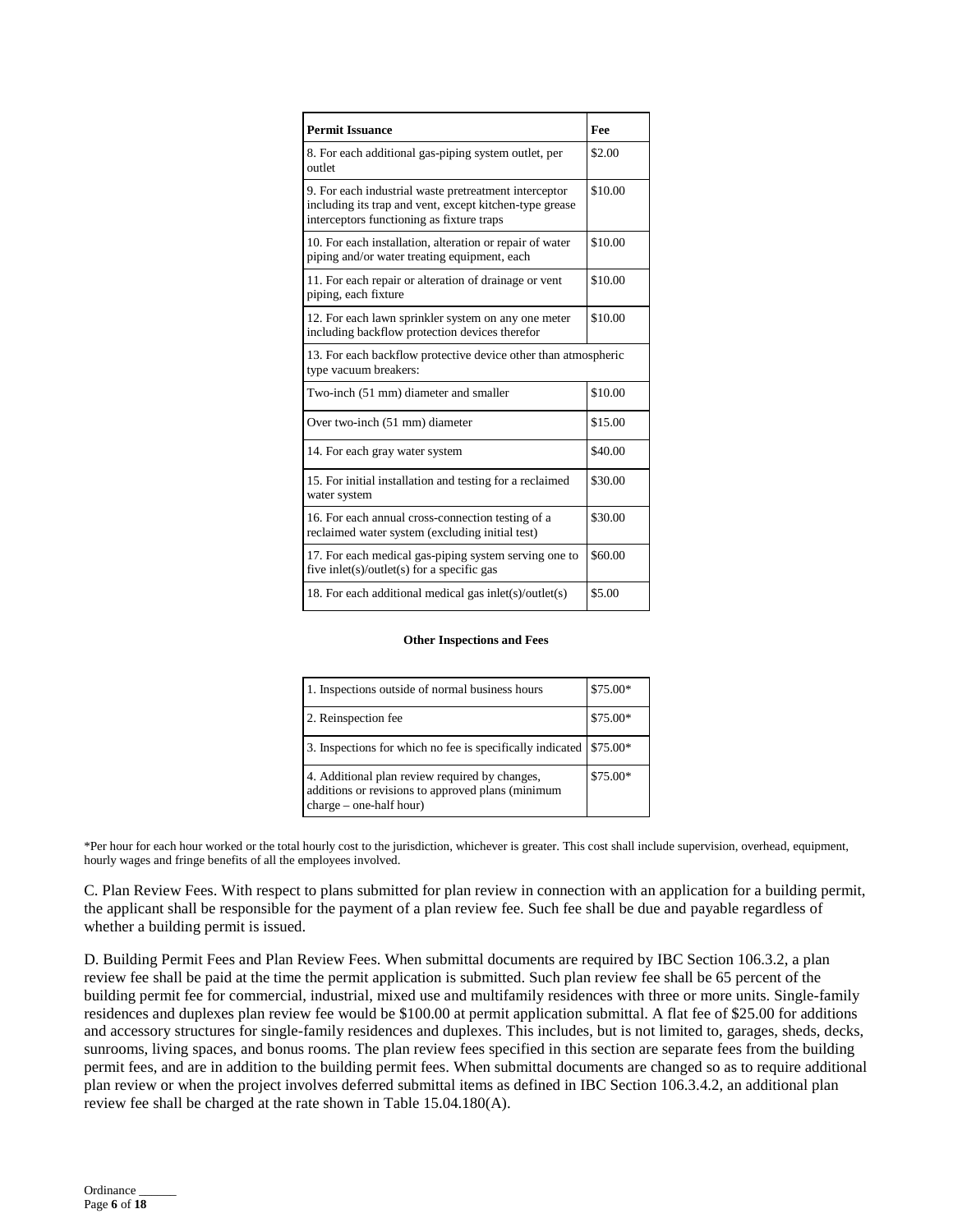E. Temporary Certificate of Occupancy Fees. The building official is authorized to issue a temporary certificate of occupancy before the completion of the entire work covered by the permit; provided, that such portion or portions shall be occupied safely. Application for a temporary certificate of occupancy shall require a fee of \$100.00 for the first TCO and each additional renewal fee will be \$250.00. Standard time frame for temporary certificates of occupancy shall be 30 days.

F. Payment of Permit Fees. Upon notification by the city that a permit application has been approved, the applicant shall submit payment to the city for all permit fees for which approval has been received, including plan review fees, within 60 days of the date by which such notification was given. All permit applications shall expire by limitation on a date 60 days after the date on which the applicant was notified by the city that the permit application had been approved by the city. Notification shall be given by any means reasonably calculated by the city to provide the applicant with notice that the applicant's permit may be issued, and may include notice by telephone, facsimile, or through the U.S. mail. The applicant shall promptly advise the city of any changes that would limit or otherwise hinder the city in contacting the applicant.

G. Notwithstanding subsection E of this section, where a plan review has been conducted and a permit approved for issuance, but no permit is issued through no fault attributable to the city, an applicant may submit plan review fees to the city within 60 days of the date in which the applicant was notified by the city that the permit application had been approved whereupon the plan review will remain valid for an additional period of 30 days from the date of payment. Such plan review may be used to support a subsequent application for a building permit for an identical project within that 30-day period, and in such event the applicant need not pay an additional plan review fee; provided, that in the event of a change in any laws or regulations during such 30-day period, the validity of the plan review will terminate, and a new plan review, with appropriate payment of fees, must accompany any subsequent application.

H. Where a plan review has been conducted, but no building permit is issued, it shall be the applicant's responsibility to pick up all submitted plans and documents within six weeks following payment of the plan review fees. Following such six-week period, the plans and documents may be discarded or destroyed by the city.

I. Reinspections. A reinspection fee may be assessed for each inspection or reinspection when such portion of work for which inspection is called is not complete or when corrections called for are not made. This section is not to be interpreted as requiring reinspection fees the first time a job is rejected for failure to comply with the requirements of the codes, but as controlling the practice of calling for inspections before the job is ready for such inspection or reinspection.

J. Investigation Fees – Work without a Permit.

1. Investigation. Whenever any work for which a permit is required by this code has been commenced without first obtaining said permit, a special investigation shall be made by the building official before a permit may be issued for such work.

2. An investigation fee, in addition to the permit fee and plan review fee, shall be collected whether or not a permit is then or subsequently issued. The investigation fee shall be equal to the amount of the permit fee required by this code. The minimum investigation fee shall be the same as the minimum fee set forth in Table 15.04.180(A). The payment of such investigation fee shall not exempt any person from compliance with all other provisions of this code nor from any penalty prescribed by law.

K. Fee Refunds. The building official may authorize refunding any fee paid hereunder which was erroneously paid or collected. The building official may authorize refunding not more than 80 percent of the permit fee paid when no work has been done under a permit issued in accordance with this code. The building official shall not authorize the refunding of any fee paid except upon the written application filed by the original permittee no later than 180 days after the date of fee payment. Plan review fees are not refundable.

L. Building Permit Fees. The activities of the State Building Code Council are supported by permit fees collected by each city and county. Section 19.27.085 of the State Building Code Act requires that a fee of \$4.50 be imposed on each building permit issued by each city and county. In addition, a fee of \$2.00 per unit shall be imposed for each dwelling unit after the first unit, on each building containing more than one residential unit. For the purpose of this fee, Chapter 51-05 WAC defines building permits as any permit to construct, enlarge, alter, repair, move, improve, remove, convert or demolish any building or structure regulated by the building code. Exempt from the fee are plumbing, electrical, mechanical permits, permits issued to install a mobile/manufactured home, commercial coach or factory built structure, or permits issued pursuant to the International Fire Code.

Each city and county shall remit moneys collected to the State Treasury quarterly. No remittance is required until a minimum of \$50.00 has accumulated.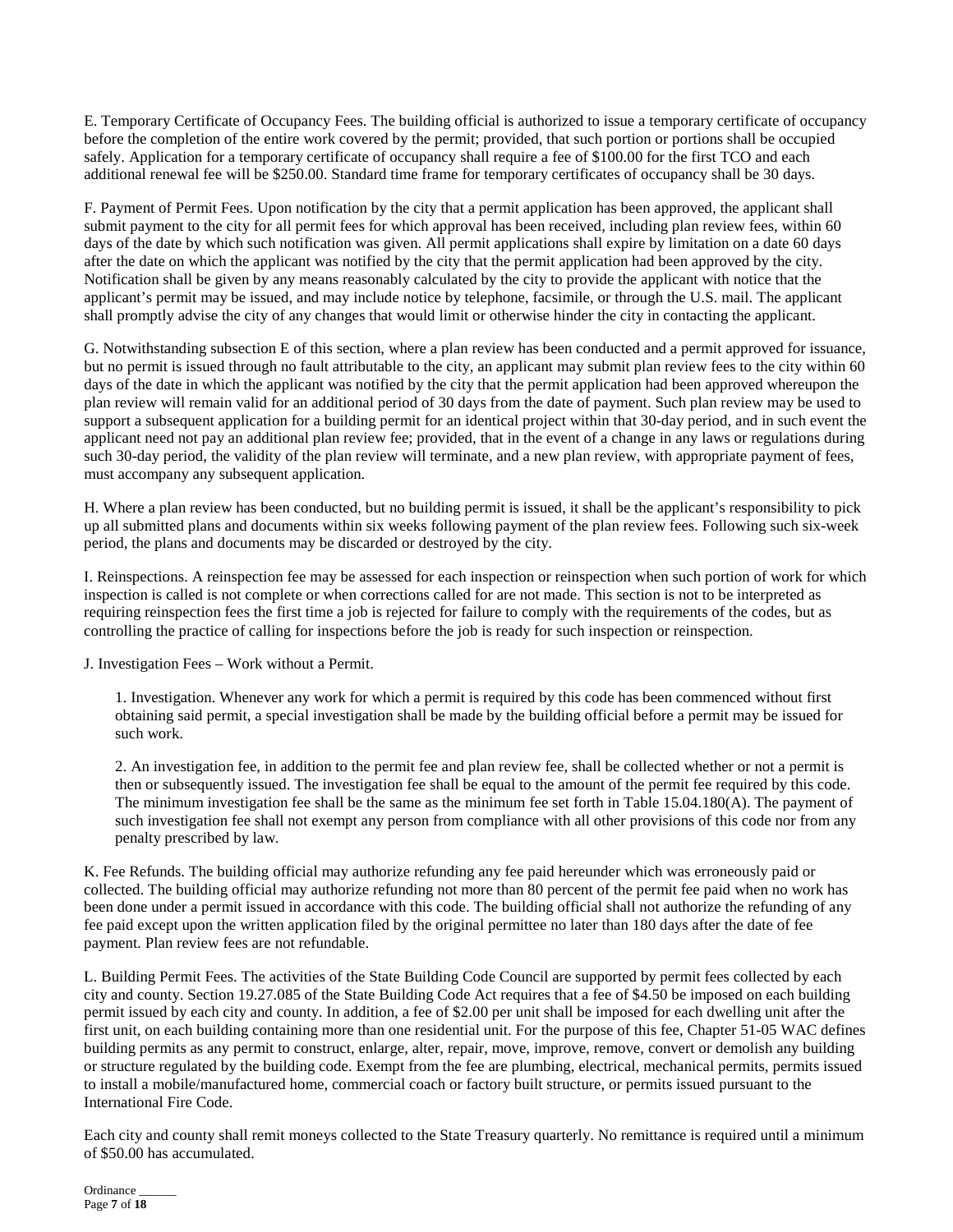These permit fees are the amounts current in January 2016. Such fees may be changed by the State Legislature. (Ord. 3684 § 3, 2016).

**SECTION FOUR.** That Applicants for permits or other approvals and services shall pay to the Development Services Department the applicable fees identified in the fee schedule adopted by reference in Chapter 14.10.010, Established, that is listed below.

# **EXHIBIT A FEE SCHEDULE ADOPTED IN MVMC 14.15.010**

| PERMITS, REVIEWS, APPROVALS AND INSPECTIONS                                                      | <b>FEE AMOUNT iii</b>      |
|--------------------------------------------------------------------------------------------------|----------------------------|
| <b>Annexation</b>                                                                                | $$1000.00 \times$          |
| <b>Appeal of Hearing Examiner Decision, Administrative Decision</b><br>or Environmental Decision | \$100.00                   |
| <b>Binding Site Plan Approval:</b>                                                               | \$1000.00                  |
| Plus: Construction Drawing Review                                                                | \$150.00 per lot           |
| Plus: Construction Inspection                                                                    | \$150.00 per lot           |
| Engineering Plan Revisions after two (2) Reviews                                                 | DS Staff Timei             |
| Re-Inspection Fees                                                                               | DS Staff Time <sup>i</sup> |
| Preliminary Binding Site Plan Extensioniv                                                        | $$500.00 \times$           |
| <b>Boundary Line Adjustment</b>                                                                  | $$100.00 + $75.00$ per lot |
| <b>Comprehensive Plan Amendment:</b>                                                             | $$1000.00 \times$          |
| <b>Conditional Use Permit:</b>                                                                   |                            |
| Administrative                                                                                   | \$100.00                   |
| Hearing Examiner                                                                                 | \$1000.00 $\frac{\nu}{2}$  |
| For Sign Permits                                                                                 | \$300.00                   |
| <b>Clearing Permit per MVMC 15.16</b>                                                            | DS Staff Time <sup>i</sup> |
| <b>Critical Area Review Regulated per MVMC 15.40:</b>                                            |                            |
| Regular Review by DS Staff                                                                       | $$500.00^{\circ}$          |
| Peer Review, Monitoring, Restoration, and Associated Work                                        | 100% of Consultant Cost    |
| Design Review per MVMC 17.69 and 17.70                                                           | 100% of Consultant Cost    |
| <b>Development Agreement</b>                                                                     | \$1000.00 $\frac{\nu}{2}$  |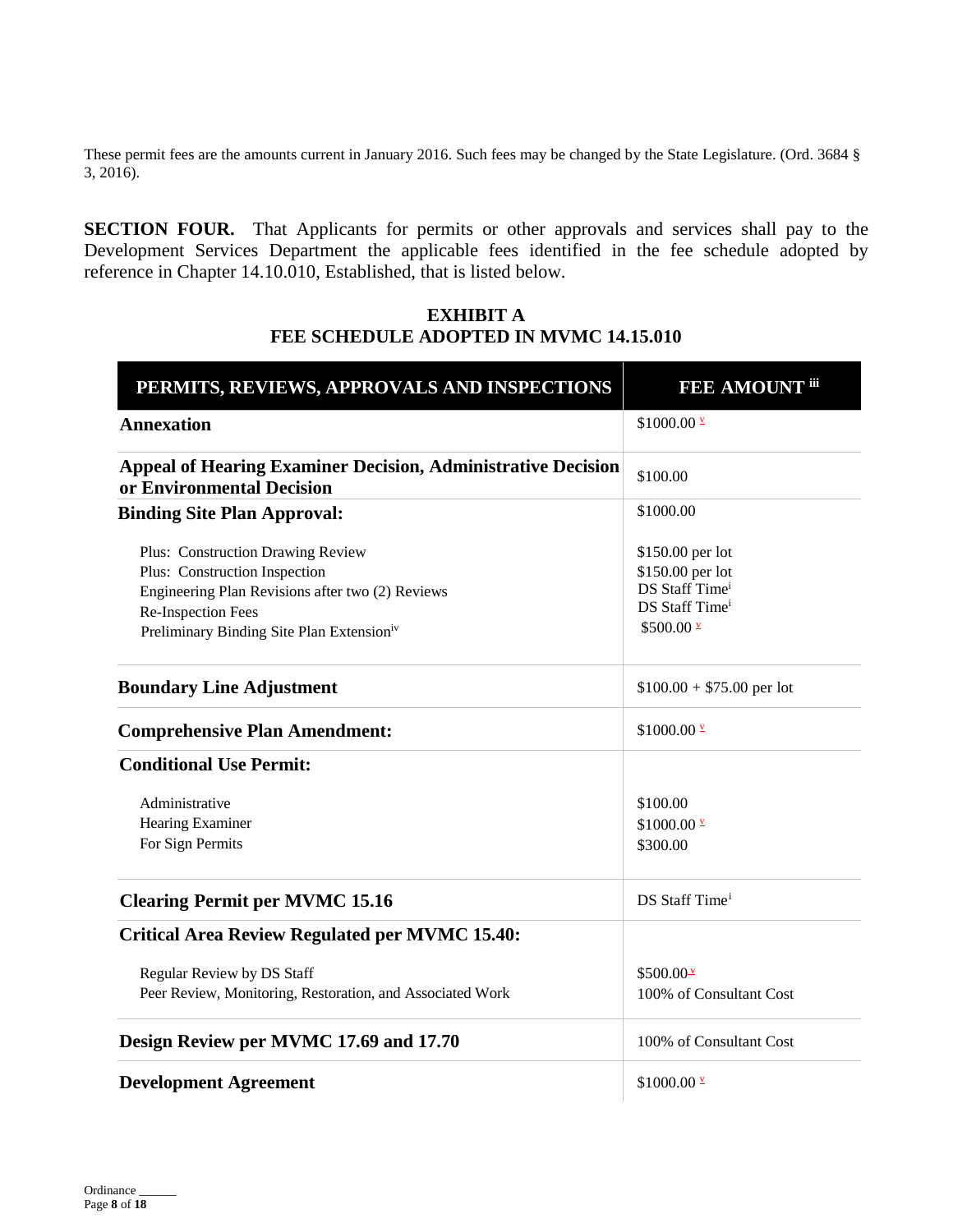| <b>Engineering Reviews &amp; Inspections:</b>                                                                                                                                                                                                                                                                                                                                                                                                                                                                                                    |                                                                                                                                                                                                                   |
|--------------------------------------------------------------------------------------------------------------------------------------------------------------------------------------------------------------------------------------------------------------------------------------------------------------------------------------------------------------------------------------------------------------------------------------------------------------------------------------------------------------------------------------------------|-------------------------------------------------------------------------------------------------------------------------------------------------------------------------------------------------------------------|
| <b>Commercial &amp; Industrial Projects:</b><br><b>Construction Plan Review</b><br>Construction Inspection<br>Engineering Plan Revisions after two (2) Reviews<br>Re-Inspection Fees                                                                                                                                                                                                                                                                                                                                                             | DS Staff Time <sup>i</sup><br>DS Staff Time <sup>i</sup><br>DS Staff Time <sup>i</sup><br>DS Staff Time <sup>i</sup>                                                                                              |
| <b>Other Reviews and Inspections:</b><br>Inspections outside normal business hours (min. two hours)<br>Re-Inspections<br>Review/Inspection for which no fee is specifically indicated (min.one hour)<br>Additional plan review required by changes, additions or revisions to plans<br><b>Environmental Checklist (SEPA):</b><br>Sites with regulated critical areas (wetlands, streams, floodplain, steep slopes)<br><b>SEPA Addendum</b><br>Peer or Technical Review Requested by the City<br>Environmental Impact Statement (Draft and Final) | DS Staff Timeii<br>DS Staff Timeii<br>DS Staff Timeii<br>DS Staff Timeii<br>\$200.00 $\frac{\text{vi}}{2}$<br>Plus $$400.00 \frac{\text{vi}}{2}$<br>\$50.00<br>100% of Consultant Cost<br>100% of Consultant Cost |
| <b>Fill &amp; Grade Permits:</b>                                                                                                                                                                                                                                                                                                                                                                                                                                                                                                                 | \$250.00 $\frac{\text{vi}}{2}$                                                                                                                                                                                    |
| 50 to 499 Cubic Yards<br>500 to 1,000 Cubic Yards<br>Over 1,000 Cubic Yards                                                                                                                                                                                                                                                                                                                                                                                                                                                                      | $$500.00 \frac{\text{vi}}{2}$<br>$$750.00 \frac{\text{vi}}{2}$                                                                                                                                                    |
| <b>Home Occupation Permits:</b>                                                                                                                                                                                                                                                                                                                                                                                                                                                                                                                  |                                                                                                                                                                                                                   |
| Type 1<br>Type 2<br>Annual Review of Type 1 and Type 2 Home Occupation Permits                                                                                                                                                                                                                                                                                                                                                                                                                                                                   | \$15.00<br>\$25.00<br>\$15.00                                                                                                                                                                                     |
| <b>Land Clearing Permits per MVMC 15.18:</b>                                                                                                                                                                                                                                                                                                                                                                                                                                                                                                     |                                                                                                                                                                                                                   |
| <b>Land Clearing Permits</b><br><b>Management Plans</b><br>Land Clearing Moratorium Removal<br>Land Clearing Moratorium Exception for Single-Family Residential Units<br>Consultant assistance to staff to review or condition any type of land clearing<br>permit, management plan or moratorium removal.                                                                                                                                                                                                                                       | $$500.00 \times$<br>$$500.00 \times$<br>$$1000.00 \times$<br>\$500.00<br>100% of Consultant Cost                                                                                                                  |
| <b>Latecomers Agreement</b>                                                                                                                                                                                                                                                                                                                                                                                                                                                                                                                      | \$1000.00                                                                                                                                                                                                         |
| <b>Master Plan:</b>                                                                                                                                                                                                                                                                                                                                                                                                                                                                                                                              | $$1000.00 \times$                                                                                                                                                                                                 |
| Plus: \$10.00 per dwelling unit with up to 199 units total<br>Plus: \$20.00 per dwelling unit with over 200 units total                                                                                                                                                                                                                                                                                                                                                                                                                          | \$10.00 (199 units or less)<br>\$20.00 (200 units or more)                                                                                                                                                        |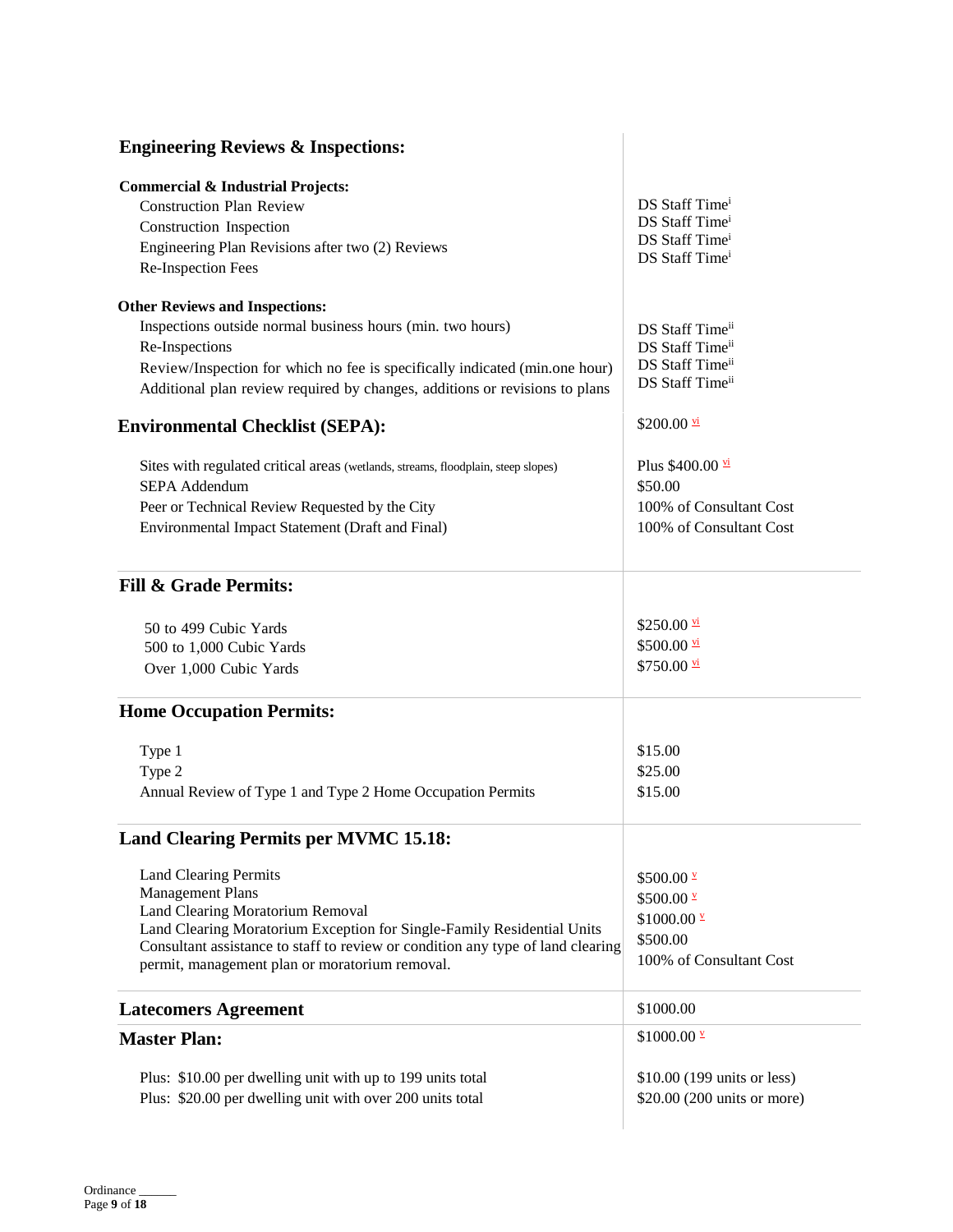| <b>Mobile Home Park:</b>                                                                                             | \$1000.00 plus \$25.00 per lot or space $\frac{v}{x}$ |
|----------------------------------------------------------------------------------------------------------------------|-------------------------------------------------------|
| <b>Non-Conforming Use Permit:</b>                                                                                    | $$300.00 \times$                                      |
| <b>Parking Waiver:</b>                                                                                               | $$300.00 \times$                                      |
| <b>Planning Reviews &amp; Inspections:</b>                                                                           |                                                       |
| Inspections and Re-Inspections by Consultants<br>(such as: landscaping, critical areas, design review, and others)   | 100% of Consultant Cost                               |
| Additional plan review required by changes, additions or revisions to plans<br>after two reviews have been completed | DS Staff Time <sup>i</sup>                            |
| <b>Planning Unit Development:</b>                                                                                    |                                                       |
| Amendment                                                                                                            | \$500.00 plus \$10.00 per lot $\frac{vi}{ }$          |
| <b>Master Plan</b>                                                                                                   | \$1000.00 plus \$10.00 per lot $\frac{vi}{ }$         |
| Preliminary                                                                                                          | \$1000.00 plus \$20.00 per lot <sup>yi</sup>          |
| Final                                                                                                                | \$1000.00 plus \$10.00 per lot $\frac{vi}{ }$         |
| If Preliminary and Final are Processed Together                                                                      | Fee above, plus \$500.00 <sup>vi</sup>                |
| If Commercial Uses are Proposed                                                                                      | Fee above, plus $$1000.00\frac{\text{vi}}{2}$         |
| <b>Preliminary Short Plats:</b>                                                                                      | $$800.00 \frac{\text{vi}}{2}$                         |
| <b>Plus: Construction Drawing Review</b>                                                                             | \$150.00 per lot                                      |
| Plus: Construction Inspection                                                                                        | \$150.00 per lot                                      |
| Engineering Plan Revisions after two (2) Reviews                                                                     | DS Staff Time <sup>i</sup>                            |
| Re-Inspection Fees                                                                                                   | DS Staff Time <sup>i</sup>                            |
| Amendment                                                                                                            | $$500.00 \frac{\text{vi}}{2}$                         |
| Preliminary Short Plat Extensioniv                                                                                   | $$500.00 \frac{\text{vi}}{2}$                         |
| <b>Preliminary Plats:</b>                                                                                            | $$2500.00$ $\frac{vi}{i}$                             |
| <b>Plus: Construction Drawing Review</b>                                                                             | \$150.00 per lot                                      |
| Plus: Construction Inspection                                                                                        | \$150.00 per lot                                      |
| Engineering Plan Revisions after two (2) Reviews                                                                     | DS Staff Time <sup>i</sup>                            |
| Re-Inspection Fees                                                                                                   | DS Staff Time <sup>i</sup>                            |
| Amendment                                                                                                            | $$500.00 \frac{\text{vi}}{2}$$                        |
| Preliminary Plat Extension iv                                                                                        | $$500.00 \frac{\text{vi}}{2}$                         |
| <b>Reconsideration of Hearing Examiner Decision</b><br><b>Recommendation:</b>                                        | \$100.00 plus cost of the Hearing<br>Examiner         |
| <b>Rezone:</b>                                                                                                       | $$700.00 \times$                                      |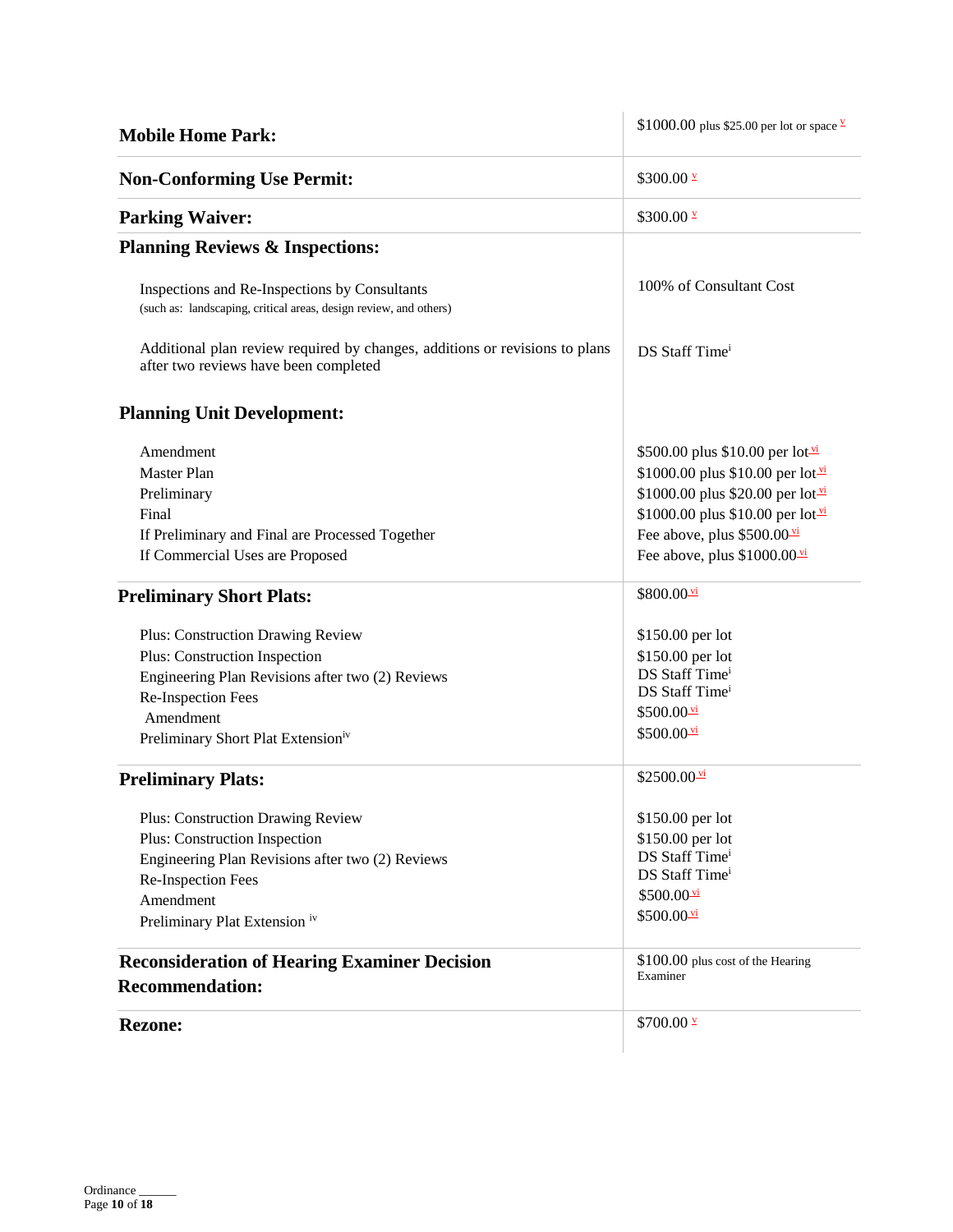| <b>Right-of-Way Permits:</b>                                                      |                                        |
|-----------------------------------------------------------------------------------|----------------------------------------|
| Underground Utilities Boring - First 100 LF, plus                                 | \$150.00                               |
| Per additional 1,000 L F                                                          | \$150.00                               |
| Residential Driveways                                                             | \$100.00<br>\$150.00                   |
| Commercial Driveways                                                              | \$150.00                               |
| Street Cuts over 50 LF of Trenching - First 100 LF, plus                          | \$40.00                                |
| Per additional 100 LF, up to 1,000LF<br>Per 100 Lineal Feet or portion thereafter | \$18.00                                |
| Utility Poles - First 6 pole, plus                                                | \$75.00                                |
| Per each additional pole                                                          | \$10.00                                |
| <b>Right-of-Way Use Permit:</b>                                                   |                                        |
| Type A - Short Term Application                                                   | $$75.00$ $\frac{vii}{ }$               |
| Type B - Long Term Application                                                    | $$100.00$ $\frac{\text{vii}}{ }$       |
| <b>Right-of-Way Use Agreement for Co-Location of Power Poles</b>                  | $$2000.00 \frac{\text{vi}}{3}$         |
| <b>Sewer Permits:</b>                                                             |                                        |
| Sewer Cap                                                                         | $$75.00$ $\frac{vii}{ }$               |
| Sewer Repair                                                                      | \$75.00 vii<br>\$75.00 vii             |
| Sewer Replacement                                                                 |                                        |
| <b>Sewer Connection</b>                                                           | $$50.00$ $\frac{\text{vii}}{ }$        |
| <b>Shoreline Permits:</b>                                                         |                                        |
| <b>Conditional Use</b>                                                            | $$500.00$ $\rm{M}$                     |
| Exemption                                                                         | $$100.00$ $\frac{vi}{i}$               |
| <b>Substantial Development Permit</b>                                             | $$500.00$ $\overline{M}$               |
| Variance                                                                          | $$300.00$ <sup>vi</sup>                |
| Site Plan Approvals per MVMC 17.90                                                |                                        |
| <b>DS Staff Review</b>                                                            | \$300.00                               |
| Hearing Examiner Review                                                           | \$1000.00                              |
| <b>Special Use Permits</b>                                                        |                                        |
| Administrative                                                                    | \$100.00                               |
| Hearing Examiner                                                                  | $$1000.00 \times$                      |
| <b>Street Vacation Petition Fee</b>                                               | $$200.00 + DS$ Staff Time <sup>i</sup> |
| <b>Telecommunication Review and Permits:</b>                                      |                                        |
| Administrative Review for Permitted Uses                                          | $$1000.00 \times$                      |
| Requiring a Conditional Use Permit                                                | $$2000.00 \times$                      |
|                                                                                   |                                        |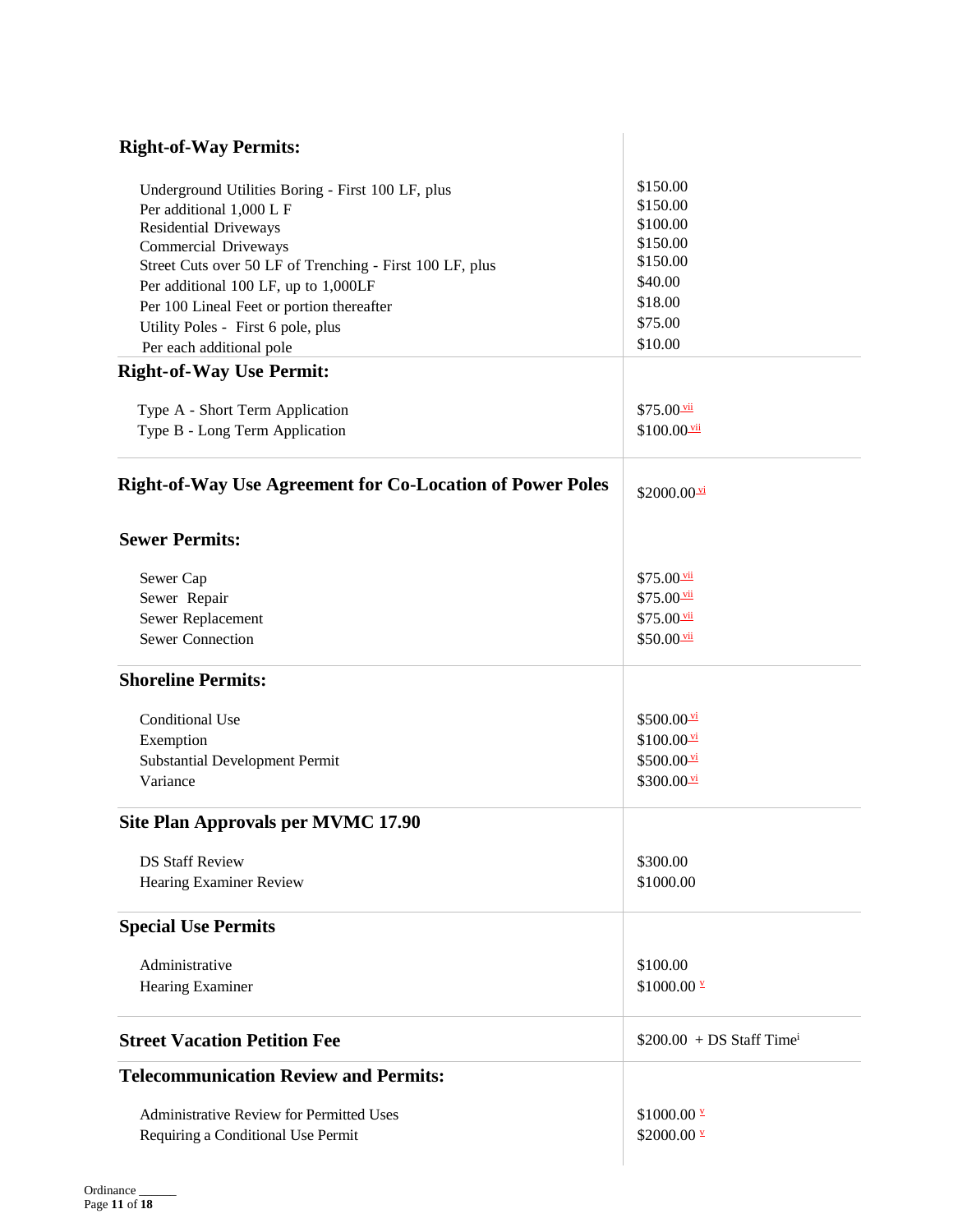| <b>Transportation Concurrency Review:</b>                                                                                                                                                                                                                                   |                                                                                      |  |
|-----------------------------------------------------------------------------------------------------------------------------------------------------------------------------------------------------------------------------------------------------------------------------|--------------------------------------------------------------------------------------|--|
| <b>Transportation Consultant Review</b>                                                                                                                                                                                                                                     | 100% of consultant cost                                                              |  |
| <b>DS Staff Transportation Concurrency Review</b>                                                                                                                                                                                                                           | DS Staff Time <sup>i</sup>                                                           |  |
| <b>Variance:</b>                                                                                                                                                                                                                                                            |                                                                                      |  |
| Administrative                                                                                                                                                                                                                                                              | \$100.00                                                                             |  |
| Hearing Examiner                                                                                                                                                                                                                                                            | $$500.00 \times$                                                                     |  |
| <b>Waiver</b>                                                                                                                                                                                                                                                               | \$100.00                                                                             |  |
| <b>Other Fees:</b>                                                                                                                                                                                                                                                          |                                                                                      |  |
| Photocopying of 8.5" by 11" paper                                                                                                                                                                                                                                           | .15 per side                                                                         |  |
| Copies of Maps                                                                                                                                                                                                                                                              | Cost to print                                                                        |  |
| Copies of any other Materials                                                                                                                                                                                                                                               | Cost to print or have copy made<br>$100\%$ of Cost                                   |  |
| Signs                                                                                                                                                                                                                                                                       | 100% of Cost                                                                         |  |
| Postage                                                                                                                                                                                                                                                                     | $100\%$ of Cost                                                                      |  |
| <b>Publications</b> (This cost shall be set in January of each calendar year by taking the average of<br>the publishing cost for DS legal notices for the prior year. This cost will be multiplied by the<br>number of published notices required for a particular project) | Average Cost of the Previous<br>Year's Legal Notices x Number of<br>Notices Required |  |
|                                                                                                                                                                                                                                                                             |                                                                                      |  |

 $\mathbb{I}$ 

<sup>i</sup> DS Staff Time shall be billed at \$75.00 per hour with a minimum of one (1) hour billed.

ii DS Staff Time billed at \$75.00 per hour or the total cost to the City, whichever is greatest. The total cost to the City shall include supervision,

overhead, equipment, hourly wages and fringe benefits of the employee(s) involved.

iii Planning Permits, Reviews and Inspections generally have several fee amounts to be added together. For example: a four lot preliminary short plat on property with critical areas (with a mitigation plan) the applicant will be charged for the preliminary short plat (with the per lot fees), SEPA Environmental Review for sites with critical areas, a critical area permit, signs, postage and publications.

iv These are extensions that do not require a Development Agreement.

 $\frac{V}{A}$  6% technology fee shall be added to this permit

 $\frac{v_i}{v_i}$  A 6% technology fee shall be added to this permit after all of the fees associated with this permit have been totaled

vii This permit shall have a \$25.00 technology fee added to it

**SECTION FIVE.** Section 15.08.170, Permit, Plan Review and Inspection Fees, of the Mount Vernon Municipal Code is hereby repealed and reenacted with the new section to read as follows:

### **15.08.170 Permit, plan review and inspection fees.**

A. Permit, plan review and inspections shall be assessed for the following fire protection systems and processes:

### **Unless otherwise specified, all fees are comprehensive for Permit, Plan Review and Inspection Services**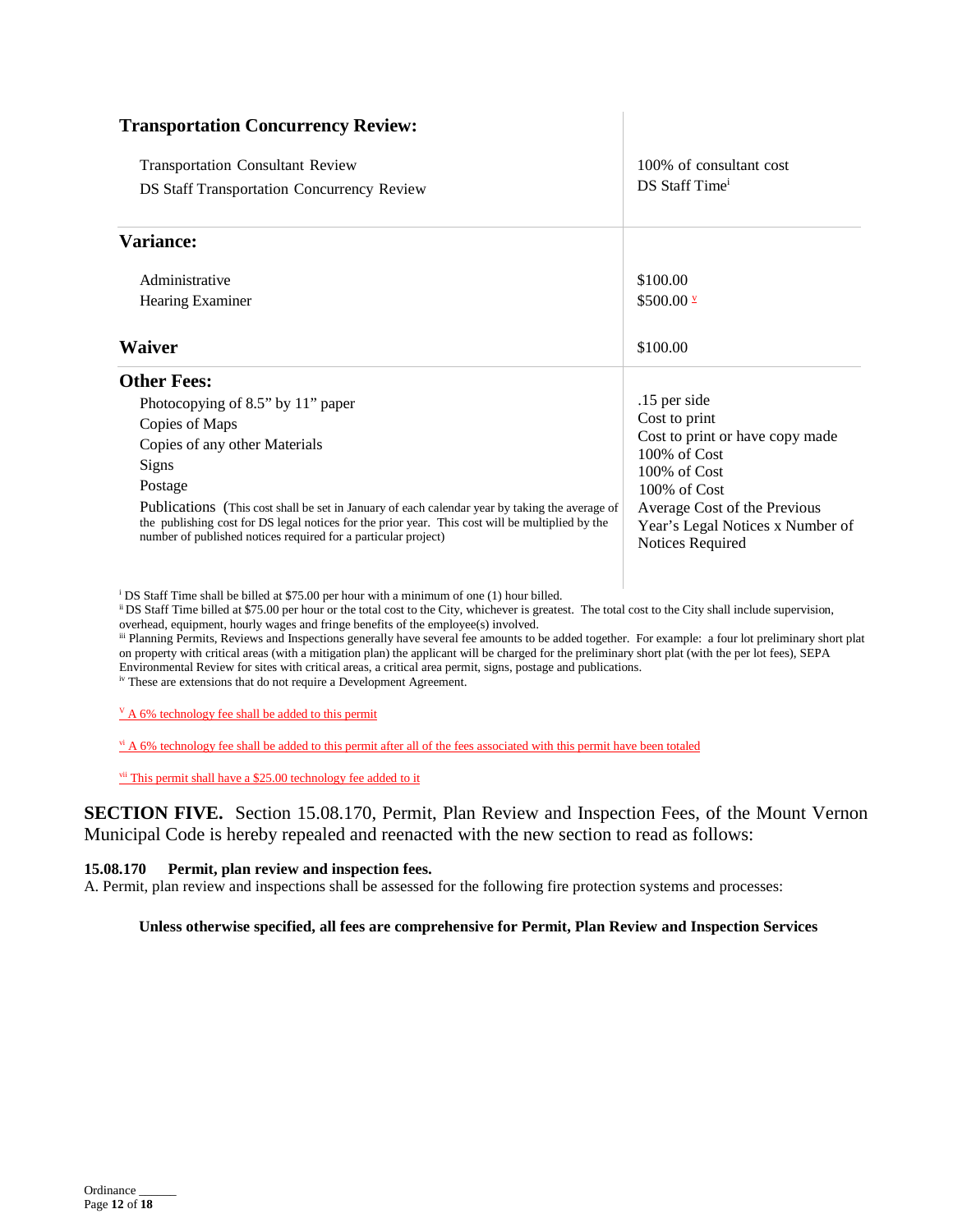| New or tenant improvement building permits - Applies to all occupancies except Group R-3<br><b>Plan Review and Inspection Fees</b> |                  |                                                                                                                |
|------------------------------------------------------------------------------------------------------------------------------------|------------------|----------------------------------------------------------------------------------------------------------------|
|                                                                                                                                    |                  |                                                                                                                |
| From                                                                                                                               | To               | Fee paid at time of building permit<br>and includes review of civil plans<br>associated with building reviews. |
| $\mathcal{S}$                                                                                                                      | \$1,000          | \$0                                                                                                            |
| \$1,001                                                                                                                            | \$5,000          | \$75                                                                                                           |
| \$5,001                                                                                                                            | \$10,000         | \$150                                                                                                          |
| \$10,001                                                                                                                           | \$20,000         | \$200                                                                                                          |
| \$20,001                                                                                                                           | \$45,000         | \$250                                                                                                          |
| \$45,001                                                                                                                           | \$100,000        | \$300                                                                                                          |
| \$100,001                                                                                                                          | \$250,000        | \$400                                                                                                          |
| \$250,001                                                                                                                          | \$500,000        | \$500                                                                                                          |
| \$500,001                                                                                                                          | \$1,000,000      | \$600                                                                                                          |
| \$1,000,001                                                                                                                        | \$1,500,000      | \$750                                                                                                          |
| \$1,500,001                                                                                                                        | \$2,000,000      | \$850                                                                                                          |
| $>$ \$2 million                                                                                                                    |                  | \$850 plus \$100 per \$500,000 over \$2<br>million                                                             |
| <b>Plats, Subdivision and PUD</b>                                                                                                  |                  |                                                                                                                |
|                                                                                                                                    | Preliminary Plat | \$175                                                                                                          |
| <b>Final Plat</b><br>\$85                                                                                                          |                  |                                                                                                                |
| <b>Short Plat</b><br>\$150                                                                                                         |                  |                                                                                                                |

## **Table A – COMMERCIAL PLAN REVIEW**

# **Table B – SPECIAL ASSEMBLY PERMITS (IFC 105.7.16)**

| <b>Temporary Membrane Structures, Tents and Canopies</b> |        |  |
|----------------------------------------------------------|--------|--|
| (See IFC 105.7.12 and IFC Chapter 31)                    |        |  |
| Duration / Commercial Use:                               | Fee:   |  |
| $<$ 3 days                                               | No Fee |  |
| 4 to 180 days                                            | \$50   |  |
|                                                          |        |  |
| <b>Temporary Assembly</b>                                |        |  |
| For $<$ 99 people                                        | \$50   |  |
| For $> 99$ people                                        | \$100  |  |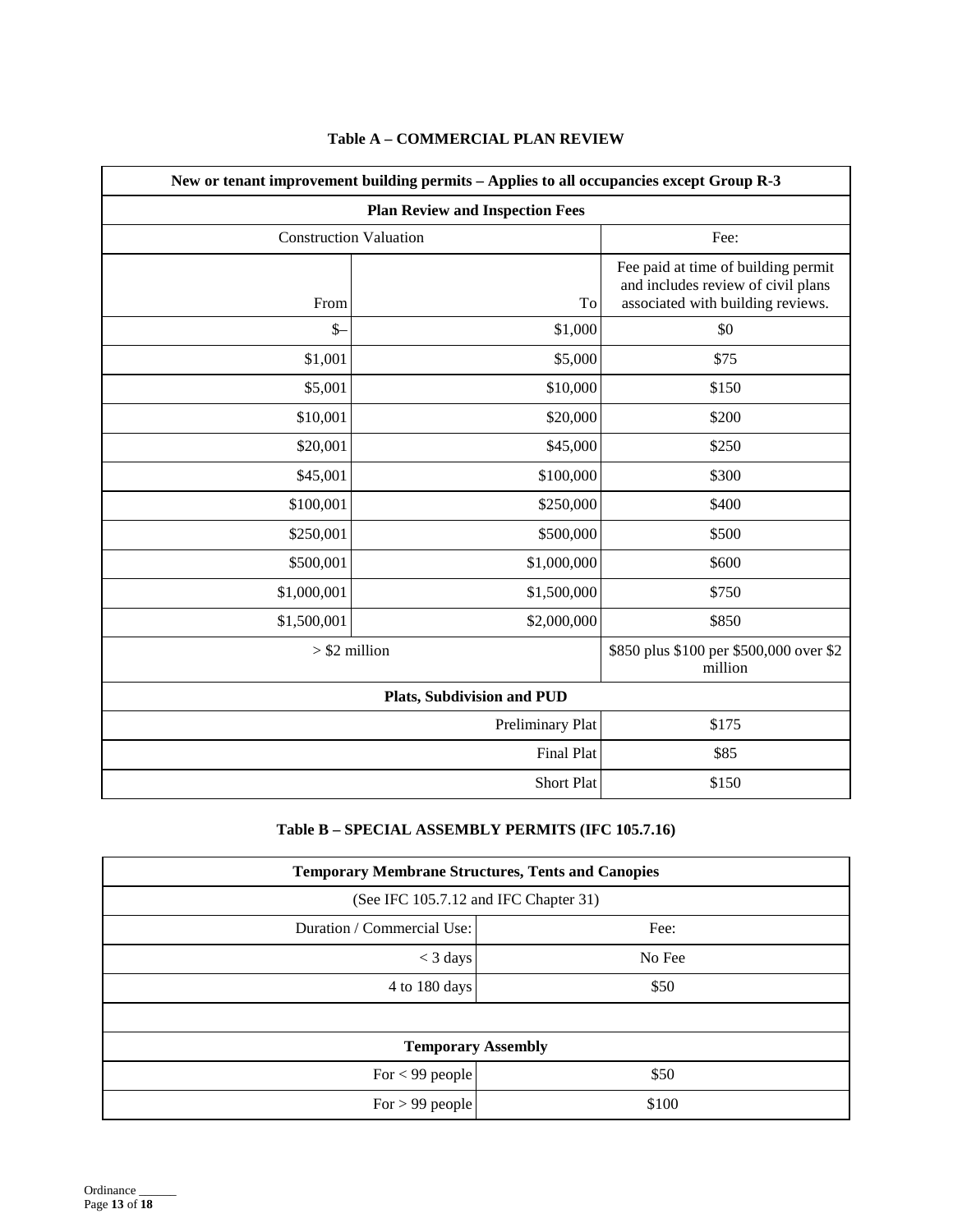# **Table C – EXPLOSIVES (IFC 105.6.15)**

|                   | <b>Retail Fireworks Stand</b> |
|-------------------|-------------------------------|
| Retail Sales      | \$100                         |
| Temporary Storage | \$300                         |

# **Table D – NFPA 72 FIRE ALARM SYSTEMS (IFC 105.7.6)**

|                    | <b>Comprehensive Fees for Permit, Review and Inspection</b>            |                                                          |
|--------------------|------------------------------------------------------------------------|----------------------------------------------------------|
|                    | <b>Tenant Improvement or System Modification</b>                       |                                                          |
| Number of Devices: |                                                                        |                                                          |
| From:              | To:                                                                    | Fee:                                                     |
| 1                  | $\overline{c}$                                                         | \$100                                                    |
| 3                  | 5                                                                      | \$125                                                    |
| 6                  | 10                                                                     | \$175                                                    |
| 11                 | 20                                                                     | \$225                                                    |
| 21                 | 40                                                                     | \$300                                                    |
| 41                 | 100                                                                    | \$375                                                    |
| 101                | 200                                                                    | \$475                                                    |
| > 200              |                                                                        | \$500 plus \$50 per 100 additional<br>devices (prorated) |
|                    | <b>New System Fire Alarm Systems</b>                                   |                                                          |
| Number of Devices: |                                                                        |                                                          |
| From:              | To:                                                                    | Fee:                                                     |
| $\mathbf{1}$       | 100                                                                    | \$350                                                    |
| 101                | 200                                                                    | \$475                                                    |
| > 200              |                                                                        | \$500 plus \$50 per 100 additional<br>devices (prorated) |
|                    | In addition to device fees shown above, the following fees also apply: |                                                          |
|                    | <b>FACP</b> and/or Transmitter                                         |                                                          |
| Replaced           |                                                                        | \$125                                                    |
| <b>New</b>         |                                                                        | \$200                                                    |
|                    | Note: All central station monitoring must be UL or FM listed.          |                                                          |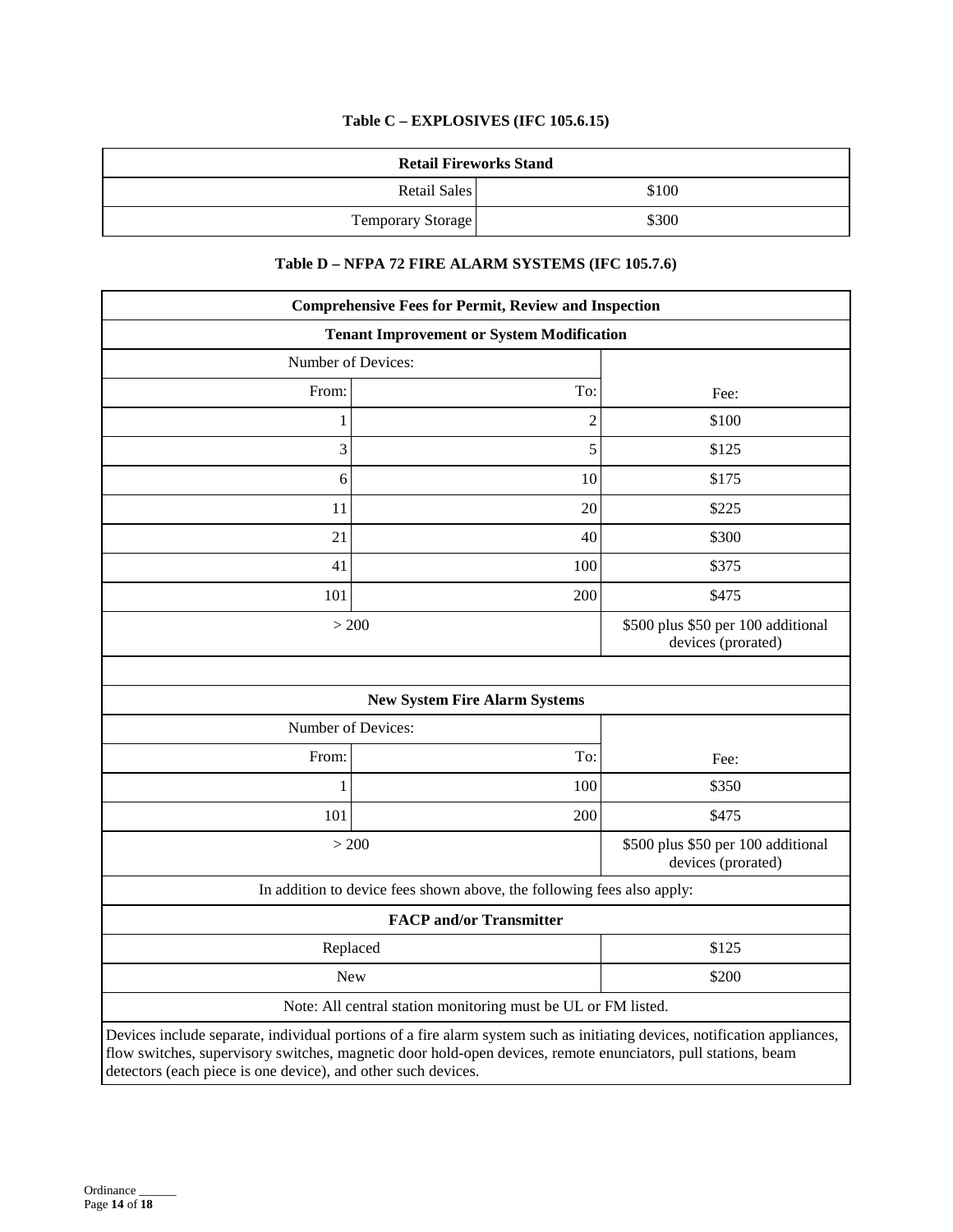| <b>Tenant Improvement or System Modification (NFPA 13/13R)</b> |                |                                                          |
|----------------------------------------------------------------|----------------|----------------------------------------------------------|
| Number of Devices:                                             |                |                                                          |
| From:                                                          | To:            | Fee:                                                     |
|                                                                | $\overline{c}$ | \$100                                                    |
| 3                                                              | 5              | \$125                                                    |
| 6                                                              | 10             | \$175                                                    |
| 11                                                             | 20             | \$225                                                    |
| 21                                                             | 40             | \$300                                                    |
| 41                                                             | 100            | \$400                                                    |
| 101                                                            | 200            | \$475                                                    |
| 201                                                            | 300            | \$575                                                    |
| > 300                                                          |                | \$600 plus \$50 per 100 additional<br>devices (prorated) |

# **Table E – FIRE SPRINKLER SYSTEMS (IFC 105.7.1, 105.7.15)**

| New System (NFPA 13/13R)                                                           |                        |       |
|------------------------------------------------------------------------------------|------------------------|-------|
| Number of Devices:                                                                 |                        |       |
| From:                                                                              | To:                    | Fee:  |
| 1                                                                                  | 100                    | \$375 |
| 101                                                                                | 200                    | \$475 |
| 201                                                                                | 300                    | \$600 |
|                                                                                    | > 300                  |       |
|                                                                                    |                        |       |
|                                                                                    | NFPA 13D (RESIDENTIAL) |       |
| Number of Devices:                                                                 |                        |       |
| From:                                                                              | To:                    | Fee:  |
| 1                                                                                  | 10                     | \$175 |
| 11                                                                                 | 25                     | \$225 |
| 26                                                                                 | $^{+}$                 | \$275 |
| Nonrequired NFPA 13D systems shall not be charged a fee for review and inspection. |                        |       |
| Hood Suppression Systems/Alternative Fire Suppression                              |                        |       |
| Type of System:                                                                    |                        | Fee:  |
| Pre-Engineered                                                                     |                        | \$200 |
| <b>Custom Engineered</b>                                                           |                        | \$275 |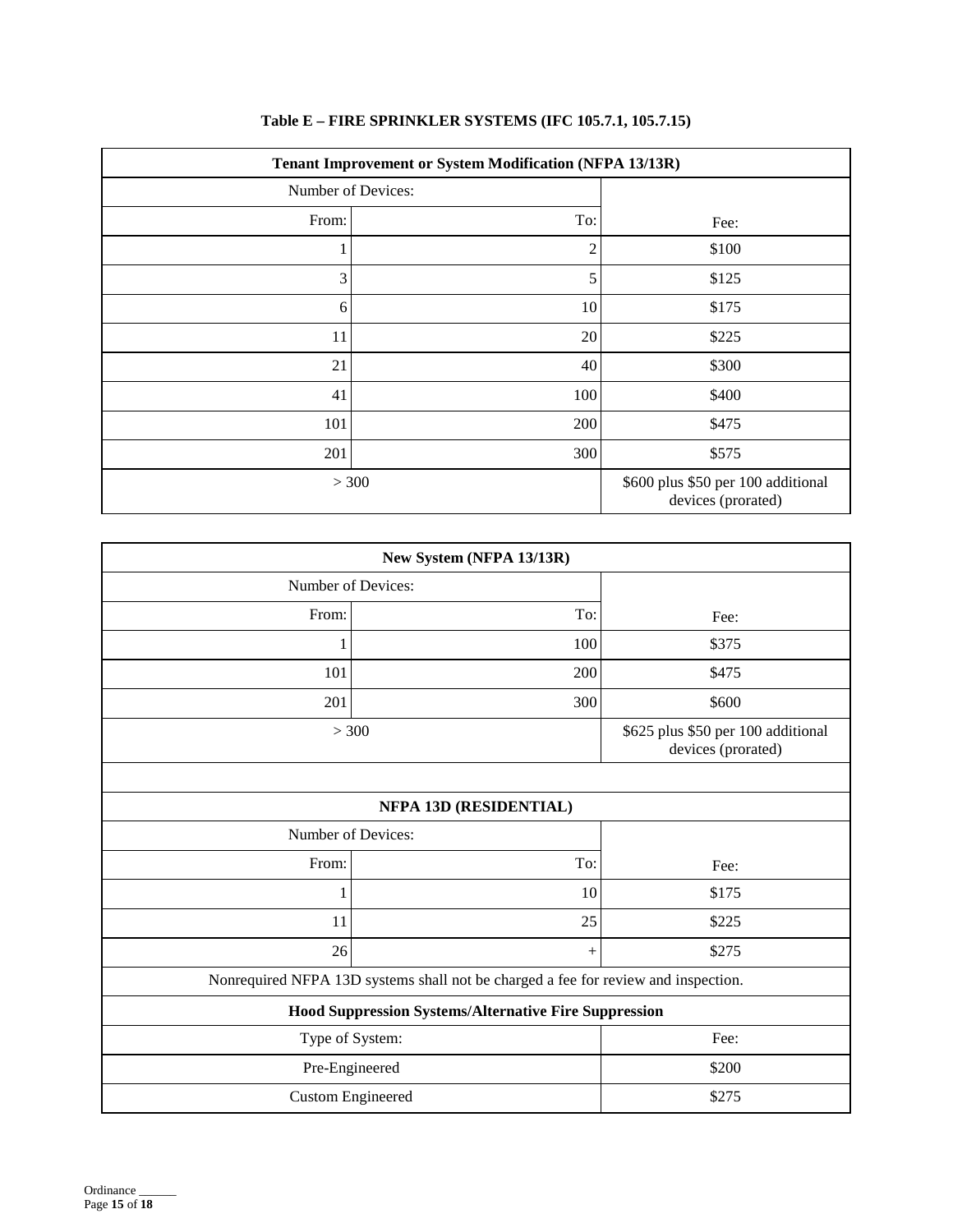| <b>Standpipe Systems</b>                                                                                                                                                                        |                                                                           |  |
|-------------------------------------------------------------------------------------------------------------------------------------------------------------------------------------------------|---------------------------------------------------------------------------|--|
| Class I, II, or III New or Existing                                                                                                                                                             | \$250 per system                                                          |  |
| Fire Pump (each)                                                                                                                                                                                | \$300 each, maximum \$500                                                 |  |
| Underground Fire Line                                                                                                                                                                           | \$300 per line. FDC connected at<br>DCDA or riser, no<br>additional fees. |  |
| <b>Phased Installation</b>                                                                                                                                                                      |                                                                           |  |
| Additional Hydrostatic Pressure Tests (1 test included with permit)                                                                                                                             |                                                                           |  |
| $$150$ each                                                                                                                                                                                     |                                                                           |  |
| Additional Cover Inspections (1 inspection included with permit)                                                                                                                                |                                                                           |  |
| \$75 each                                                                                                                                                                                       |                                                                           |  |
| Devices include separate individual portions of a fire sprinkler system such as sprinklers, risers, valves, pull stations,<br>beam detectors (each piece is one device) and other such devices. |                                                                           |  |

## **Table F – HAZARDOUS MATERIALS FACILITY CONSTRUCTION (IFC 105.7.9)**

| Hazardous Materials Installation, Repair, Abandonment, Removal, Closure or Substantial Improvement |       |  |
|----------------------------------------------------------------------------------------------------|-------|--|
| Permits in addition to annual operational permit                                                   |       |  |
| Permits required when quantity exceeds permit amounts in Table 105.6.20                            |       |  |
|                                                                                                    |       |  |
| Quantity                                                                                           | Fee:  |  |
| $1 - 2$ Materials in Excess of Permit Amount                                                       | \$100 |  |
| $3 - 5$ Materials in Excess of Permit Amount                                                       | \$200 |  |
| $>$ 5 Materials in Excess of Permit Amount                                                         | \$400 |  |

## **Table G – COMPRESSED GASES (IFC 105.7.3) and CRYOGENIC (IFC 105.7.4) and FLAMMABLE AND COMBUSTIBLE LIQUIDS (IFC 105.7.8) and LP GAS (IFC 105.7.11)**

| Compressed gas installation, repair, abandonment, closure or substantial modification to a compressed gas system<br>when the compressed gases used or stored exceed the amounts listed in Table 105.6.8. Modification or repair of a<br>flammable or combustible liquids pipeline – Installation or construction or alteration of those items listed in IFC<br>105.7.8 for installation of or modification to an LP gas system. |       |  |
|---------------------------------------------------------------------------------------------------------------------------------------------------------------------------------------------------------------------------------------------------------------------------------------------------------------------------------------------------------------------------------------------------------------------------------|-------|--|
| Compressed Gas System                                                                                                                                                                                                                                                                                                                                                                                                           | \$175 |  |
| Flammable and Combustible Liquids                                                                                                                                                                                                                                                                                                                                                                                               |       |  |
| $< 500$ Gallons                                                                                                                                                                                                                                                                                                                                                                                                                 | \$100 |  |
| $>$ / = 500 Gallons                                                                                                                                                                                                                                                                                                                                                                                                             | \$200 |  |
| $\ge$ / = 1000 Gallons                                                                                                                                                                                                                                                                                                                                                                                                          | \$500 |  |
| LP Gas System                                                                                                                                                                                                                                                                                                                                                                                                                   | \$75  |  |
| <b>Residential Tank Removal</b>                                                                                                                                                                                                                                                                                                                                                                                                 | \$200 |  |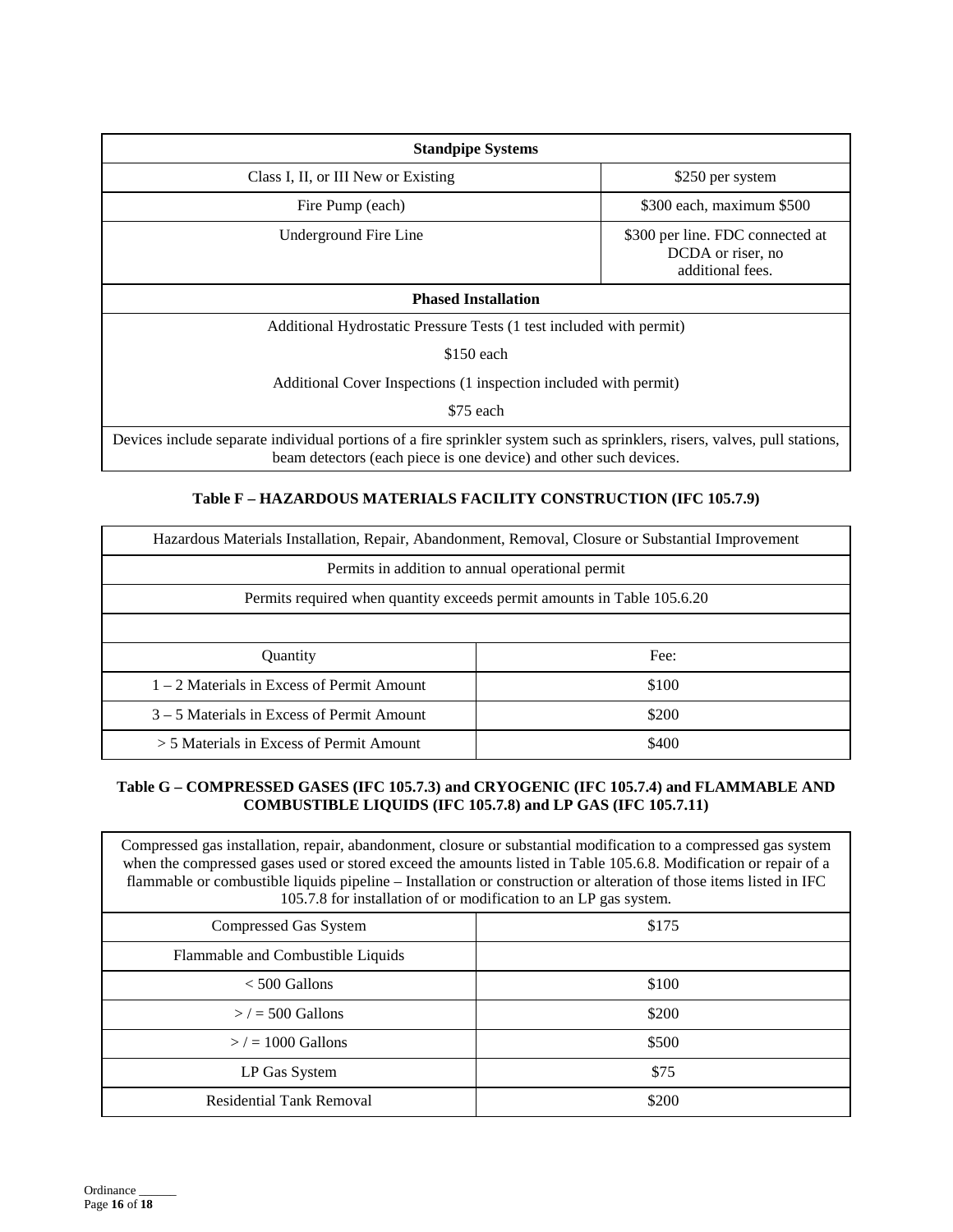## **Table H – SPRAY BOOTHS (IFC 105.7.14) and INDUSTRIAL OVENS (IFC 105.7.10)**

| Note: Separate Sprinkler Permit Required under Table E |       |  |
|--------------------------------------------------------|-------|--|
| Not Subject to Table A Fees                            |       |  |
| <b>Spray Booths</b>                                    |       |  |
| Type:                                                  | Fee:  |  |
| Pre-Engineered w/documents                             | \$150 |  |
| Site-Built or used w/o documents                       | \$250 |  |
| <b>Industrial Ovens</b>                                | \$250 |  |

## **Table I – BATTERY SYSTEMS (IFC 105.7.2) and EMERGENCY RADIO COVERAGE (IFC 105.7.5) and SOLAR PHOTOVOLTAIC POWER SYSTEMS (IFC 105.7.13)**

| Battery Storage $> 50$ gallons   | $100$ gallons: \$150; more than 100 gallons: \$250   |
|----------------------------------|------------------------------------------------------|
| <b>Emergency Radio Systems</b>   | Consultants fee plus \$150 for permit and inspection |
| Solar Photovoltaic Power Systems | Consultants fee plus \$150 for permit and inspection |

## **Table J – MISCELLANEOUS FEES**

| Work Begun or Completed before Permit<br>Issuance                                                                                                                                                                 | Permit fees double / No inspections until paid                  |
|-------------------------------------------------------------------------------------------------------------------------------------------------------------------------------------------------------------------|-----------------------------------------------------------------|
| After Hours Inspection Regular Hours<br>8:00 a.m. to 3:30 p.m.                                                                                                                                                    | \$75 per hour / 1-hour minimum                                  |
| Firefighter Fire Watch or Standby                                                                                                                                                                                 | \$75 per hour per firefighter, 2-hour minimum per firefighter   |
| Fire Flow Determination                                                                                                                                                                                           | Skagit PUD (360) 424-7104                                       |
| Reinspection fee for each inspection after the<br>second site visit, or as required by the fire code<br>official                                                                                                  | \$75                                                            |
| <b>Technology fee</b>                                                                                                                                                                                             | <u>6% added to all plan review, inspection, and permit fees</u> |
| Fee for inspection requests before system(s) are ready for testing or inspection – for systems under Chapter 9, in accordance with IFC 901.2.1 –<br>\$150.00                                                      |                                                                 |
| <b>Preventable Alarms:</b> Buildings and/or occupancies that have more than 3 preventable alarms within a calendar year shall be charged for the fire<br>department's response at \$175.00 per preventable alarm. |                                                                 |
| <b>Exception:</b> Those buildings and/or occupancies where manual fire alarms are activated by individual(s) without knowledge of the building's<br>occupant or owner.                                            |                                                                 |
| All fees may be reduced by the fire code official for small or short duration projects.                                                                                                                           |                                                                 |
| <b>Outside Consultant Devicer:</b> Instead of utilizing Tebles A H the fire eagle official has the euthority to require an outside consultant review All                                                          |                                                                 |

**Outside Consultant Review:** Instead of utilizing Tables A – H, the fire code official has the authority to require an outside consultant review. All fees associated with the outside consultant shall be paid directly to the consultant by the applicant or responsible party. An additional fee of 20% shall be applied by the fire department for the permit and inspection of the project. The 20% shall be based on the appropriate table  $(A - H)$ .

**Arson Investigation:** Fire cause and determination investigation for fires and explosions determined to be arson shall be billed to the convicted party at \$100.00 per hour per investigator for investigation, report preparation, and courtroom preparation and testimony.